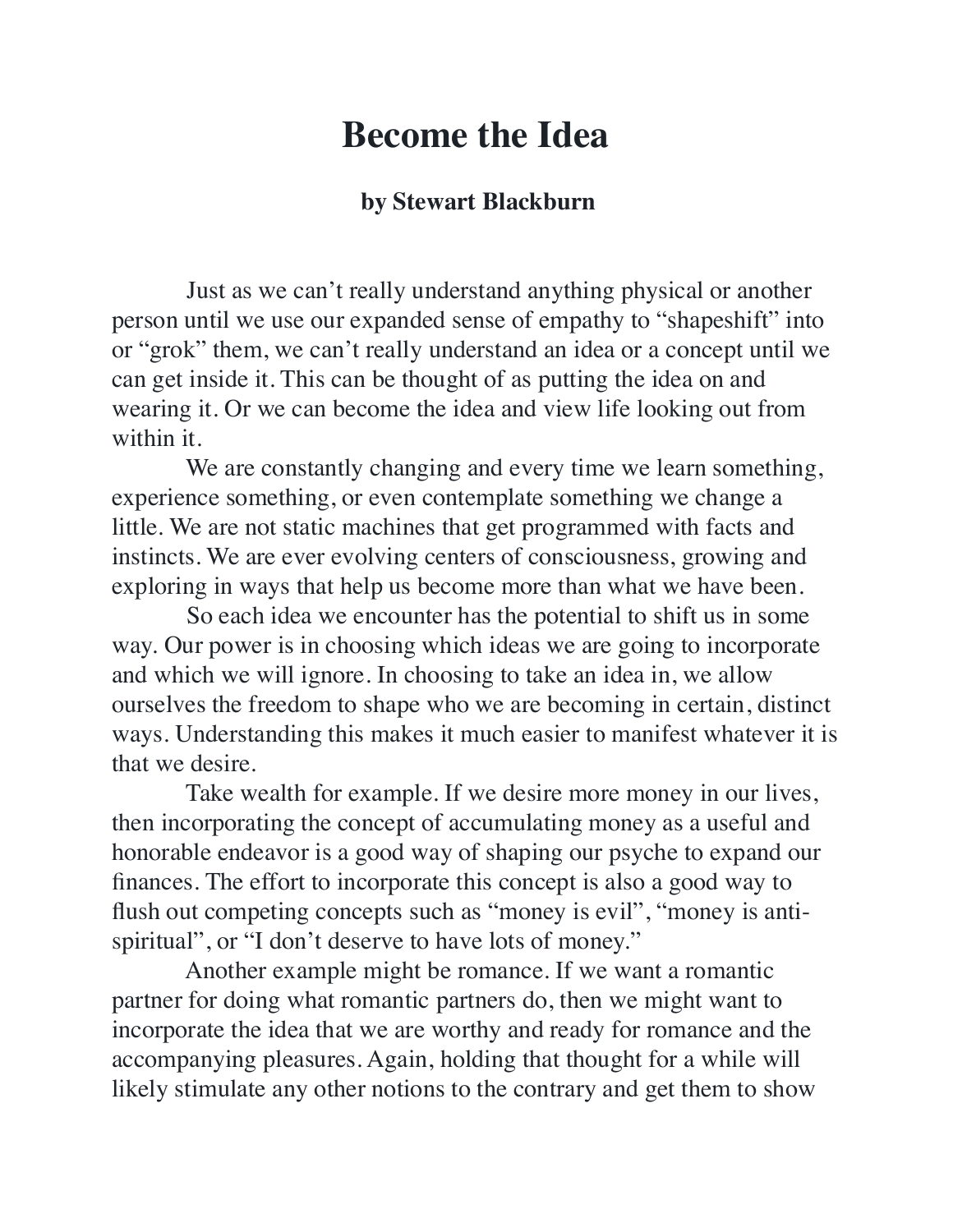themselves. Such ideas or beliefs related to unworthiness, fear of intimacy, or mixed desires can then be dealt with. Any such contradictory thoughts will naturally have to be addressed before any effective manifestation can happen.

 So how do we incorporate an idea or concept? Nothing seems to do the job better than the technique of Nalu. With Nalu, we hold our focus on the idea or concept in a quiet contemplative way until we feel some shift inside us. We allow it to mold us in ways that we expect will bring us more pleasure.

 *Nalu* as a noun in the Hawaiian language is a wave. It can also be the amniotic fluid that surrounds a baby in the uterus. But as a verb it means to reflect on, to meditate, or to contemplate. When we do it in a focused way that lets it sink into us as deeply as it will go, then we are incorporating the subject of our reflection into our being.

 Another useful way of looking at this idea of becoming an idea or concept is that of vibrationally resonating with it. When we "grok" or shapeshift into something we intentionally focus our attention on the vibrational pattern of our something with the intention of aligning with the energetic pattern of that something. We can say that we are becoming a "vibrational match" with the object of our attention.

 When we do the same kind of vibrational resonance with an idea or concept, we directly experience it without the filters of thought and fears. We *feel into* the idea or concept in a way that cognitive processes can't. This then comes close to the noun usage of the word *nalu*—wave. We are lining up our waves with the natural waves of the concept and allowing for the interaction between the waves, including wave interference that greatly increases the size of the wave.

 The key to this process is to allow all the feelings associated with our idea or concept to come up and be fully felt. We are learning to embody this idea or concept and that means accepting all the ways our body reacts to and expresses the idea or concept. For instance, if the concept that you are bringing in is something like parallel realities, the simultaneity of time, or multiple lifetimes, then the process of changing old beliefs and incorporating new ones will involve some restructuring